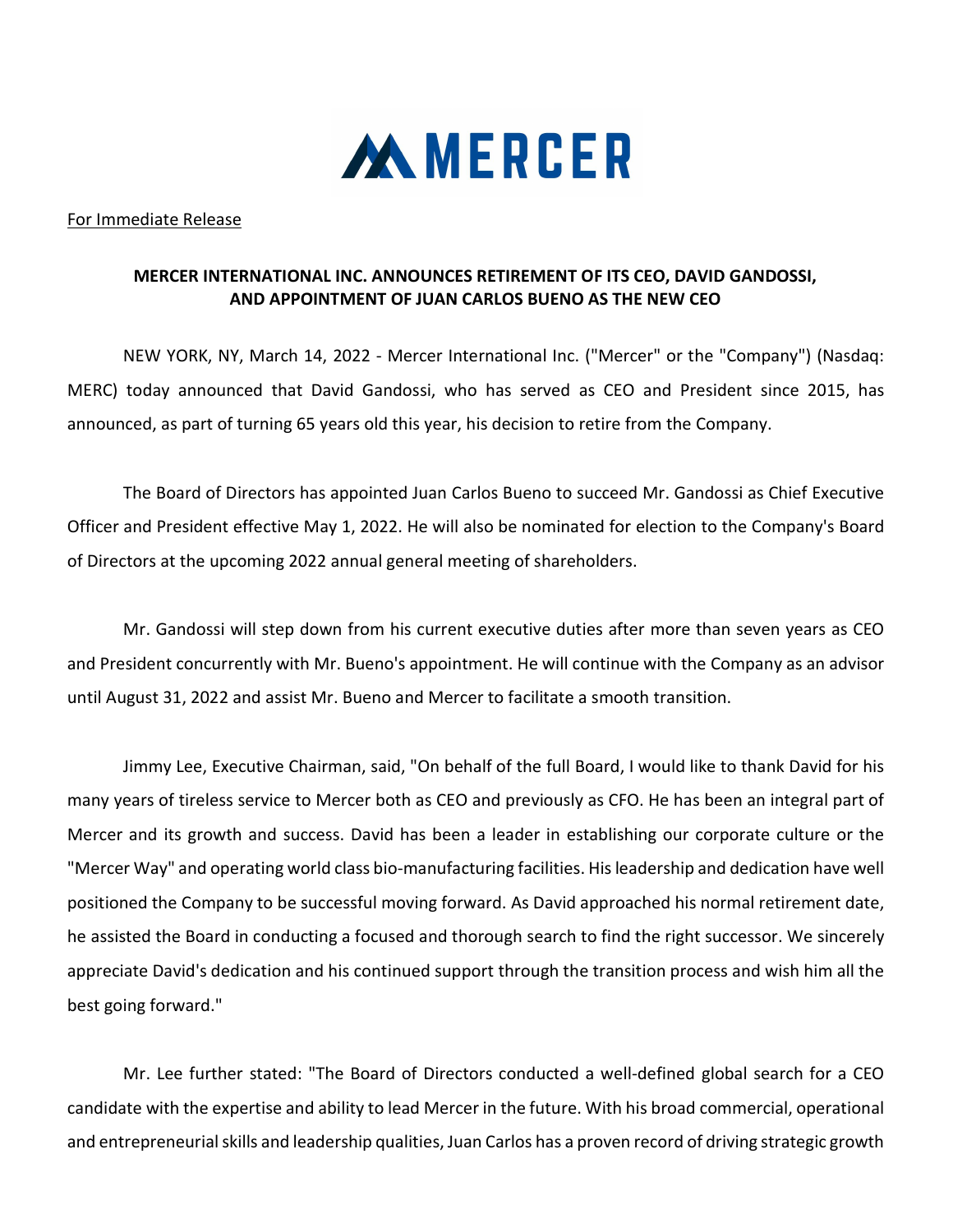and operational excellence. Given his many strengths, we believe Juan Carlos is the ideal CEO to lead Mercer into its next chapter of growth and success."

Mr. Gandossi stated, "As a leading global forest products company, Mercer is well-positioned to leverage its world class operations and strategic position to enhance value for all of its stakeholders. I have served over seven years as CEO and over 18 years in total in executive leadership. I feel this is the right time for me to step away and start a new chapter in my life. I have been proud and fortunate to work with an outstanding and dedicated Mercer team. I want to offer them my sincere thanks for their hard work and dedication and will miss them all. I also want to thank our Board of Directors, shareholders, customers and other stakeholders for their on-going support. I'm confident Juan Carlos will be an excellent leader for Mercer. I look forward to working closely with him to ensure a smooth and successful transition."

Mr. Bueno said: "I am honored to join Mercer and look forward to working with its talented employees to continue building value and driving growth for all stakeholders. I believe Mercer is very well positioned with its world class assets, strong product portfolio mix and talented and dedicated team to succeed going forward. I look forward to joining and leading Mercer to a bright future."

Mr. Bueno, 53, has extensive global industrial and product experience and a proven track record of achieving commercial and operational excellence over a 30-year career. He most recently served from 2018 to the present date as the Chairman of the Board and co-founder of Global Energy which produces novel green energy generation devices. Prior to that, from 2011 to 2017, Mr. Bueno was Executive Vice President and Divisional CEO, Biomaterials, for Stora Enso, a manufacturer of pulp, paper and other forest products. At Stora Enso he designed and led their new biomaterials division, growing sales and profitability. The business included six manufacturing sites and a team of approximately 2,000 employees. Mr. Bueno created a vision and strategy to expand into new sectors such as lignin and hemicellulose. He also has broad experience in investor relations, board interaction and other key CEO functions. Prior to that, Mr. Bueno served in executive positions including Vice President, Crop Protection, President Agar Cross, Commercial Manager, Global Financial Analyst and Business Consultant with EI DuPont de Nemours & Company in Brazil, UK, Argentina, Colombia and USA. EI DuPont de Nemours & Company merged with the Dow Chemical Company to create DowDuPont.